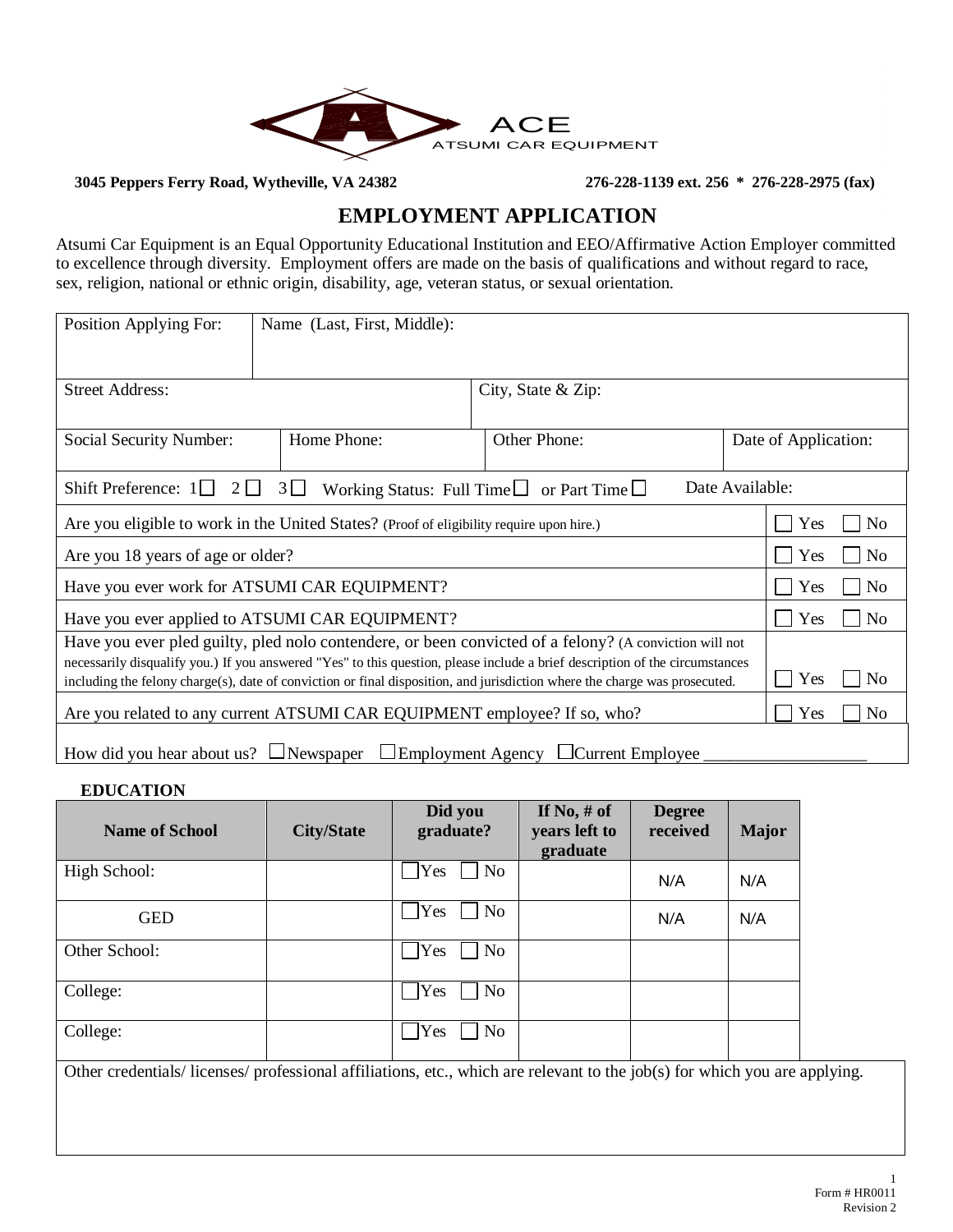SKILLS: Please list technical skills, clerical skills, trade skills, etc., relevant to this position. Include relevant computer systems and software packages of which you have a working knowledge, and note your level of proficiency (basic, intermediate, expert)

**WORK EXPERIENCE**-Please detail your entire work history. Begin with your current or most recent employer. If you held multiple positions with the same organization, detail each position separately. Attach additional sheets if necessary. Omission of prior employment may be considered falsification of information. Please explain any gaps in employment. Include full-time military or volunteer commitments.

PLEASE DO NOT complete this information with the notation "See Resume."

| Dates Employed (most recent position)        | Full time<br>$\Box$ Part-time                      | Title:                                                                             |
|----------------------------------------------|----------------------------------------------------|------------------------------------------------------------------------------------|
| To:<br>From:                                 | If part-time, # hrs./wk:                           |                                                                                    |
| <b>Starting Salary:</b>                      | Organization Name and Address:                     |                                                                                    |
| Final Salary:                                |                                                    |                                                                                    |
| Supervisor's Name, Title and Phone<br>$#$ :  | Other Reference Name, Title and<br>Phone #:        | Contact my current references:<br>At any time<br>Only if I am a finalist candidate |
| Primary duties:                              |                                                    | Reason for Leaving:                                                                |
| Dates Employed<br>To:<br>From:               | Full time<br>Part-time<br>If part-time, # hrs./wk: | Title:                                                                             |
| <b>Starting Salary:</b>                      | Organization Name and Address:                     |                                                                                    |
| Final Salary:                                |                                                    |                                                                                    |
| Supervisor's Name, Title and Phone<br>$\#$ : | Other Reference Name, Title and<br>Phone #:        | Contact these references:<br>At any time<br>Only if I am a finalist candidate      |
| Primary duties:                              |                                                    | Reason for Leaving:                                                                |